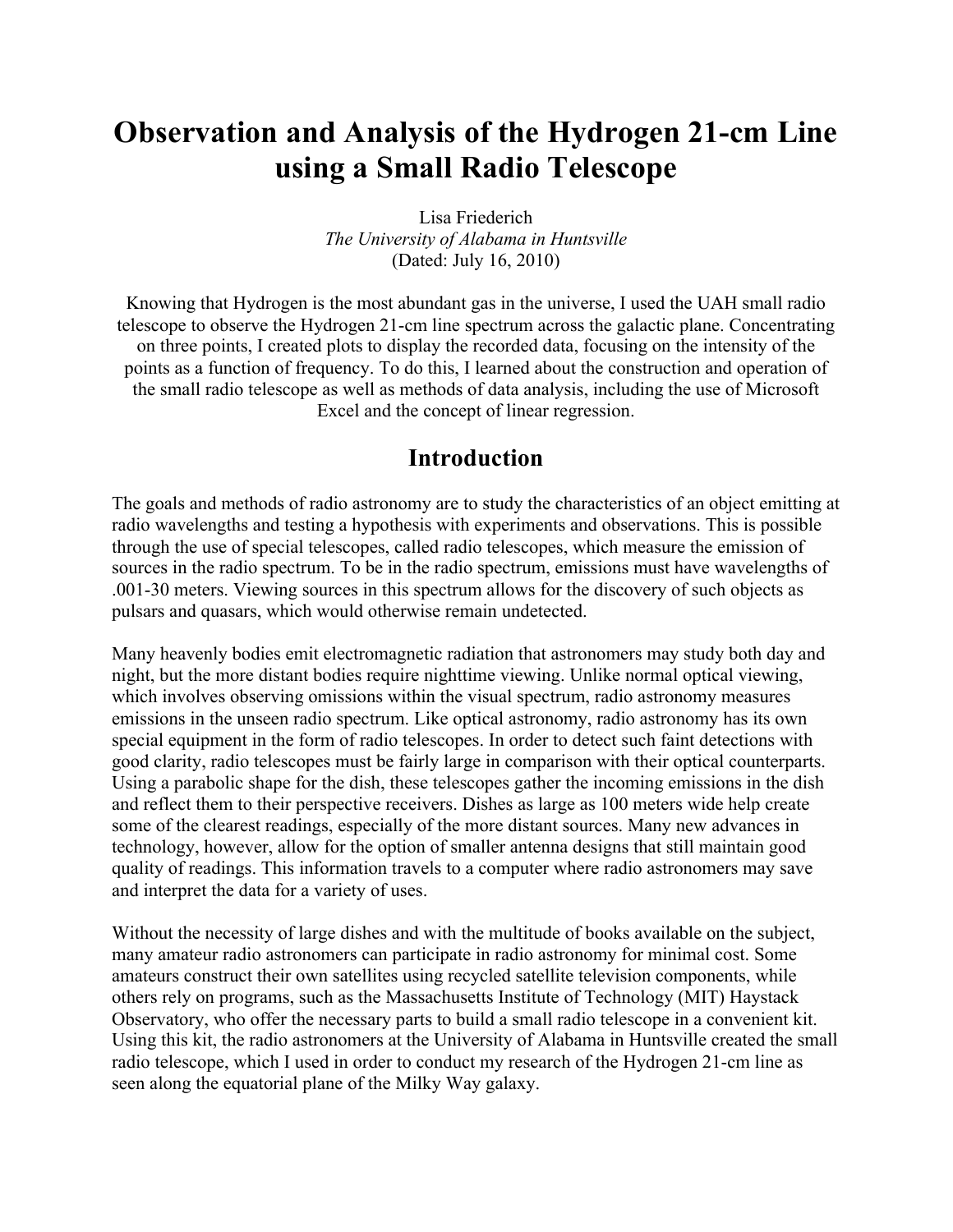To analyze the data from my research, I used Microsoft Excel. Using this program, the data is easily read into the computer and translated into an easy to read graph. Furthermore, to eliminate the background noise within the data, I used the process of linear regression.

## **Theory**

#### *Radio Astronomy*

When a typical observer looks up at the sky, what they see is in the visible spectrum. This consists of a narrow range of wavelengths, from 400 to 700 nanometers. While this spectrum is the most commonly viewed by observers, it is the radio spectrum below the visible spectrum that is the most accessible. As in any other branch of Astronomy, the goals and methods of radio astronomy are to study the characteristics of an object emitting at radio wavelengths and testing a hypothesis with experiments and observations [2]. For radio waves, the wavelength falls within the range of 0.001 - 30 meters, translating into a frequency range below 300 GHz.

Similar to the visible spectrum divisions by wavelength in the form of color, the radio spectrum consists of divisions by wavelength. The most common category contains the classical radio wavelengths. These wavelengths generally measure around 14.6 meters, therefore residing at top of the length range, and include AM/FM and television emissions. The next category, called microwaves, consists of wavelengths between 1cm and 30 meters. Waves in this range include communications, microwave ovens, and most importantly for the SRT, the radio emission from neutral atomic hydrogen. Discovered in 1951, the hydrogen emission line occurs at a wavelength of 21 cm [1]. Another category contains millimeter waves, whose wavelengths range from 1 mm to 10 mm. The rotational spectra of molecules occur in this wavelength range. The last category contains the sub-millimeter waves. With wavelengths below 1mm, this wavelength range overlaps with the far-infrared portion of the electromagnetic spectrum.

### *Radio Telescopes*

With these waves in the non-visible spectrum, astronomers use specific telescopes to measure them: radio telescopes. Radio telescopes differ greatly from optical telescopes in that they are much larger. The reason for this is that the angular resolution (or the angular area of the sky from which the telescope can collect emission) of a telescope is proportional to the wavelength divided by its diameter, i.e. the wider the aperture of a telescope the faster it can collect light and the fainter objects it can observe [1]. Therefore, in order for a radio telescope to detect the same angular resolution as an optical telescope, the radio telescope must be much larger. Furthermore, the larger the area of the reflecting surface, the greater the sensitivity of the telescope or the ability to detect weak emission.

The four basic elements of a radio telescope are the reflector, the subreflector, the feed and transmission line, and the receiver. The reflector collects power from astronomical sources, the subreflector directs the radiation to the feed at the center of the reflector, behind which is the receiver system that amplifies the radio signal and selects the appropriate frequency range to properly detect the signal [2].

While radio astronomy dates back to 1894, with Sir Oliver Lodge, radio telescopes similar to the classic bowl-shaped antennas of today began to appear in the 1930's [1]. Astronomers such as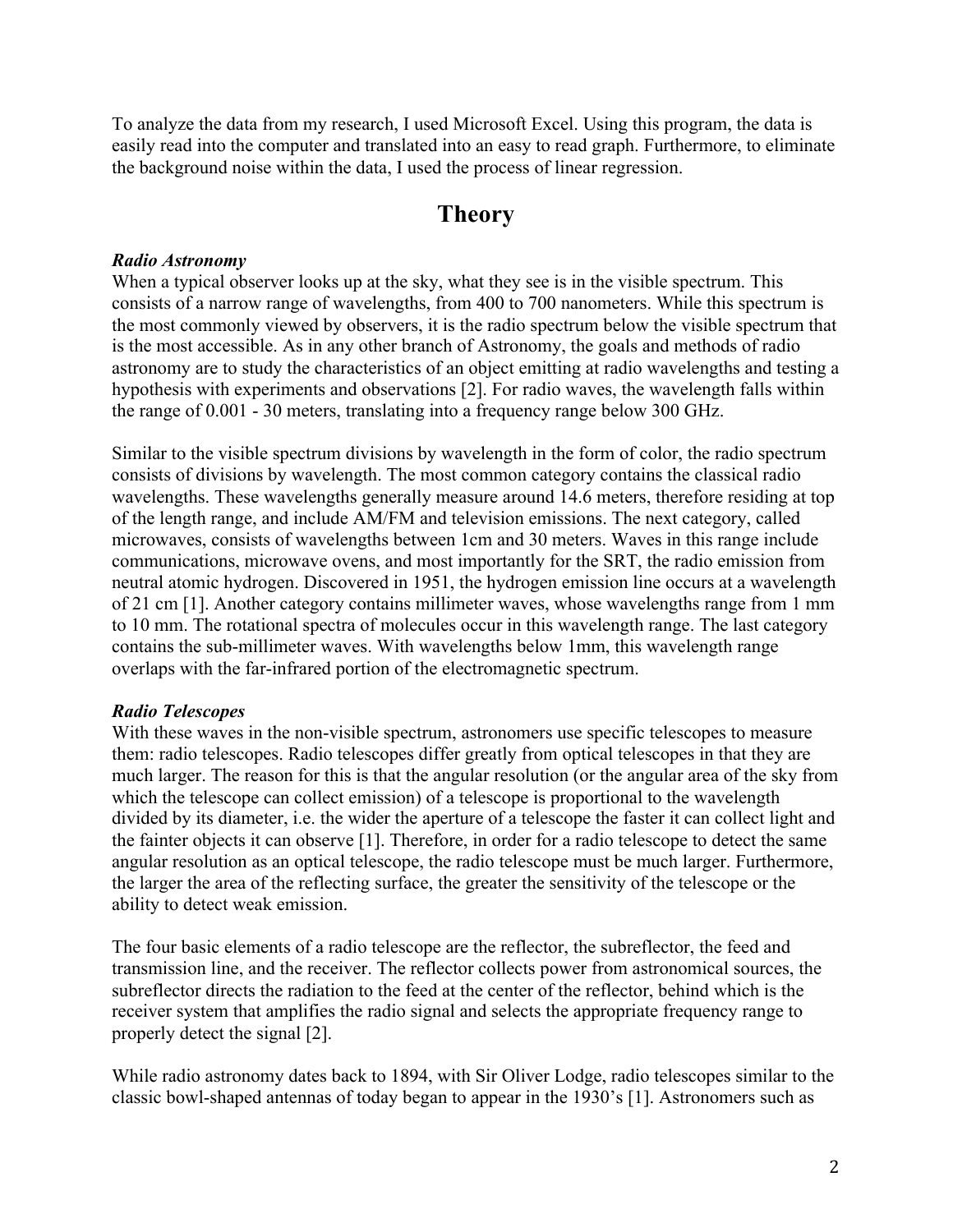Grote Reber, who in 1937 created the first actual radio telescope in his back yard, and G.C. Southworth, who took the first radio readings of the sun, were among the leaders in radio astronomy [3, 1]. With their research in place, future radio astronomers gained the chance to make incredible discoveries. Two such astronomers, Arno Penzias and Robert Wilson, used radio telescopes to detect the cosmic background radiation now used as evidence of the big bang [2]. Therefore, radio astronomy holds importance not only within its field, but across other scientific genres as well, thereby impacting numerous people.

### *The Hydrogen 21-cm Line*

The Hydrogen 21-cm line of radiation is the emission of radio energy from atomic Hydrogen throughout the galaxy when the atom transitions from its first excited state to its ground state. This transition arises due to the spin-spin interaction between the electron and the proton, since the parallel spin has a higher energy than the anti-parallel spin. The emitted photon has a rest wavelength of 21.1 cm and frequency of 1420.4 MHz. At this frequency, radiation from Hydrogen is able to penetrate the dust clouds, when their visible light cannot. In addition to this ability, our location within the galaxy allows for clear view of nearly all points along the galactic plane, which is an excellent source of emission of the 21-cm line.

## **Basic Setup of the UAH Small Radio Telescope**

The following section depicts the physical construction of the small radio telescope at the University of Alabama in Huntsville, as provided by the Massachusetts Institute of Technology Haystack Observatory website.

### **Construction** *Mount*



**Figure 1 NPRM [4]** 

In order to construct a small radio telescope (SRT), it is important to choose a proper location as well as decide on a permanent or temporary mount. Since the UAH SRT sits on the roof of the Optics building, the chosen foundation is a temporary mount called a nonpenetrating roof mount (NPRM). Being a temporary mount, there are no supports within the ground (or in this case, roof) itself. To keep the telescope stable, concrete blocks must be

placed along the edges. Their weight serves to hold the telescope in place in any inclement weather.

### *Reflector*

The purpose of the reflector is to focus the emissions from the source so that it may be received and translated into data. The reflective surface and parabolic shape of the dish help in this focusing process. Incoming emissions bounce off the surface of the antenna to the feed horn, the cylindrical container held above the center of the dish, which directs them back through the center of the antenna to the receiver.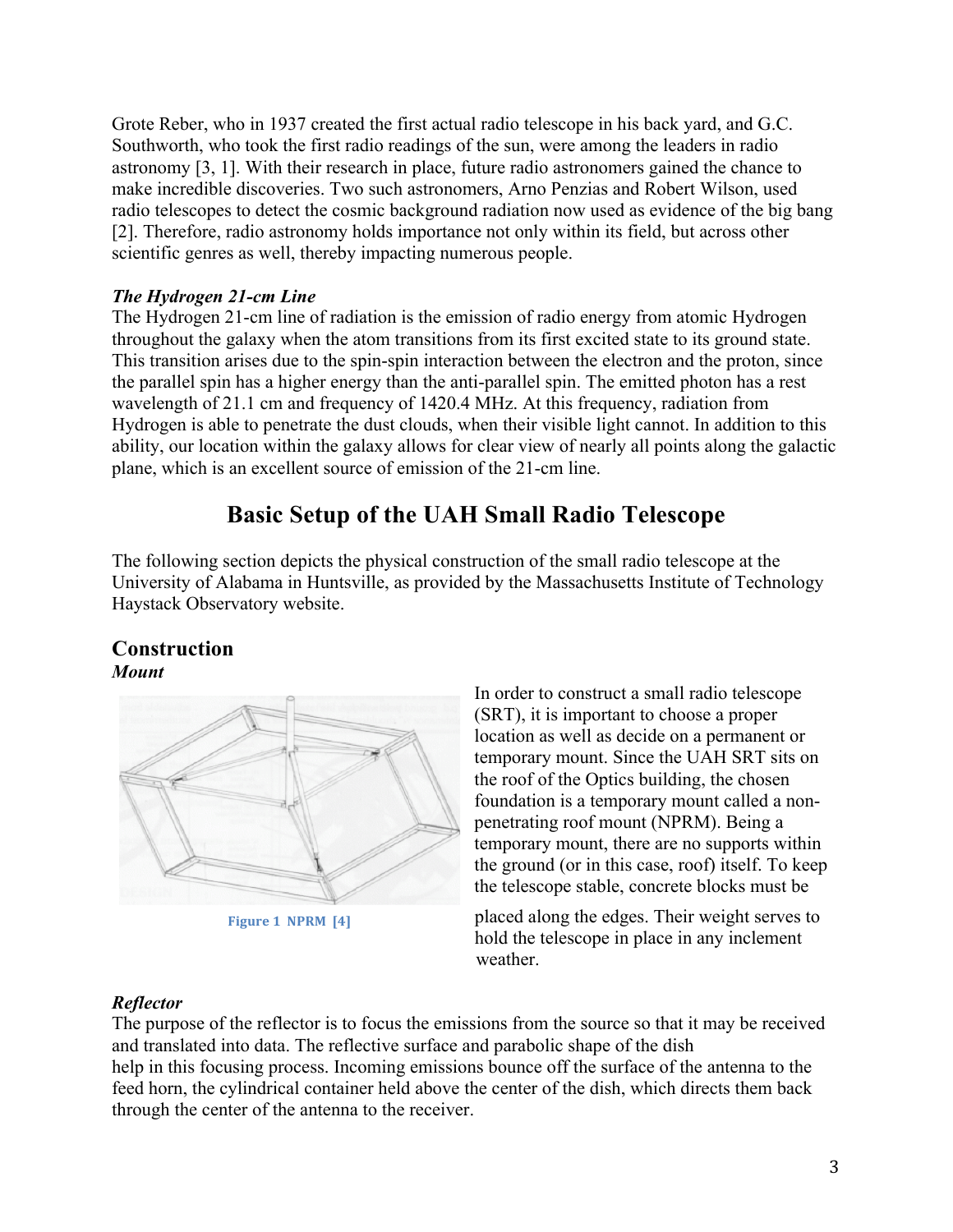### *Receiver*

Between the mount and the antenna sits the receiver, whose purpose is to collect the incoming data. Upon retrieval of the data newly focused by the dish and feed horn, the receiver transmits the data by wires to the amplifier connected to the computer.



**Figure 2 UAH SRT** 

#### *Assembly*

Constructing the mount and antenna dish separately, following instructions provided by the MIT Haystack Observatory, use a mounting ring to place the finished antenna on the NPRM, and bolt the dish into place to finish construction of the SRT.

### *Focusing*

Before using the newly constructed SRT, adjustments to the focal point of the dish are necessary in order to maximize the antenna's efficiency.

Measure from the bottom of the dish to the base of the Quad Feed Support to find the focal point.

*Note:* This should be the same value as calculated using the dish's diameter, D, and depth, x, in the following formula: f  $= D<sub>2</sub>/16x$ . For a 10-ft diameter dish, such as the UAH SRT,

the focal point should be 47.6 inches.

For any difference in measurement, adjust the feed supports (the metal bars connecting the dish to the feed horn) accordingly.

## **Operating the UAH SRT**

Before conducting the basic operation of the SRT, connect the cables to their corresponding locations on the amplifier box connected to the computer. Before using the telescope, turn on the amplifier, then the computer.

### *Using the Software*

As a small radio telescope, the UAH SRT is capable of spectral line (1420 MHz hydrogen) and continuum observations using source tracking, 25-point maps and drift-scans. The SRT is an all sky telescope, covering from horizon to zenith, and a near 360 degree azimuth. The software required for operation of the SRT is a Java-based program with compatibility for most operating systems. One main file in this program is a file labeled srt.cat. This file contains items such as the user source list, the telescope station latitude and longitude, and telescope azimuth and elevation limits.

After downloading the required software onto a computer, following basic downloading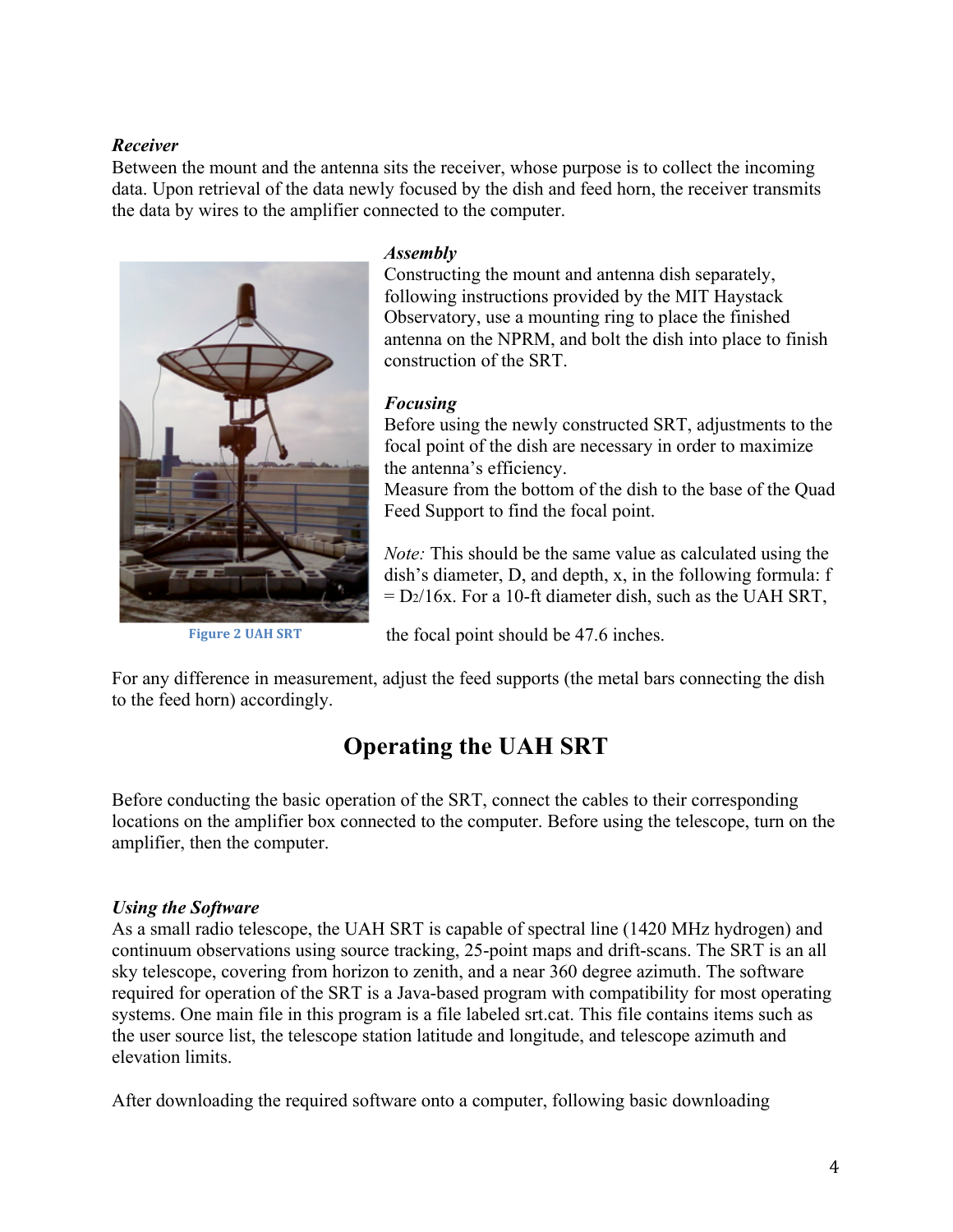procedures, use the control screen for telescope operation.

Across the top of the SRT Control Panel is the 15-button command toolbar.

|      |             |      |        |       |        |      |      |        |      |       |      |       | <b>Signat</b> |
|------|-------------|------|--------|-------|--------|------|------|--------|------|-------|------|-------|---------------|
| 40 M | Vane<br>Cal | Rem. | record | Drift | offset | frer | bmsw | nooint | Azel | track | Help | atten | clear         |

#### **Figure 3 Command Toolbar**

As the label implies, the clear button will clear the control console display of accumulated data. This function is useful if the user is accumulating multiple spectra from different sources or galactic coordinates.

Enabling the atten (attenuation) button adds or removes a 10dB attenuation to the receiver with successive left-button mouse clicks. The atten will illuminate red while the 10dB attenuation is active. To read the attenuation value, see the area just above the center of the message board area to the right of the power/temperature information.

Clicking Help opens a window titled srthelp that contains a 6-button taskbar. The six choices in the taskbar contain usage information for each section.

Clicking on the Stow button will return the telescope to the "normal" stow position in the eastern-most, low-elevation position. The travel zone is established by the AZLIMIT and ELLIMIT commands in the srt.cat file. While this is the telescope's programmed stow position, the builder of the UAH SRT, Laci Gambill, suggests moving the telescope to point to zenith before force quitting the program. This position has the least amount of dish area subjected to wind, therefore reducing the probability of structural damage.

The track button enables the antenna to move to and follow a selected source found from clicking on the map, selecting from the source list, or after typing the source information on the command entry text box.

The Azel button allows the user to enter a fixed azimuth/elevation position in the command entry text box, as long as the position is within telescope limits.

Npoint initiates a 25-point scan of the selected source. The map is 1/2 beam-width spaced and displays a false-color, Gaussian plot to the left of the accumulated spectrum plot.

The bmsw button initiates a continuous "off/on/off " beamswitched comparison observation of the selected source at the frequency settings entered with "freq". Left-clicking on the bmsw button after starting the scan aborts the operation. All results appear in the red accumulated spectrum window.

Freq sets the center frequency and observing mode. After clicking on the freq button, enter the desired settings in the command entry window at the bottom of the screen in the following format: "frequency mode".

The offset button enables the user to enter any azimuth/elevation pair desired. For readings of the exact desired location entered, use an offset of 0,0.

A left mouse click on Drift will offset the SRT in Right Ascension and allows the selected source to drift through the 7-degree beam of the telescope.

Pressing record begins data collection. Clicking once enables the user to name the data file, while clicking twice designates a default name. When recording, the record button turns green. Click once more to end recording.

Rcmdfl initiates reading of the default command file (srt.cmd) and begins data recording. The current line number and text being read appears on the message board above the text entry box. Cal starts an automatic calibration sequence during which a noise source, located at the apex of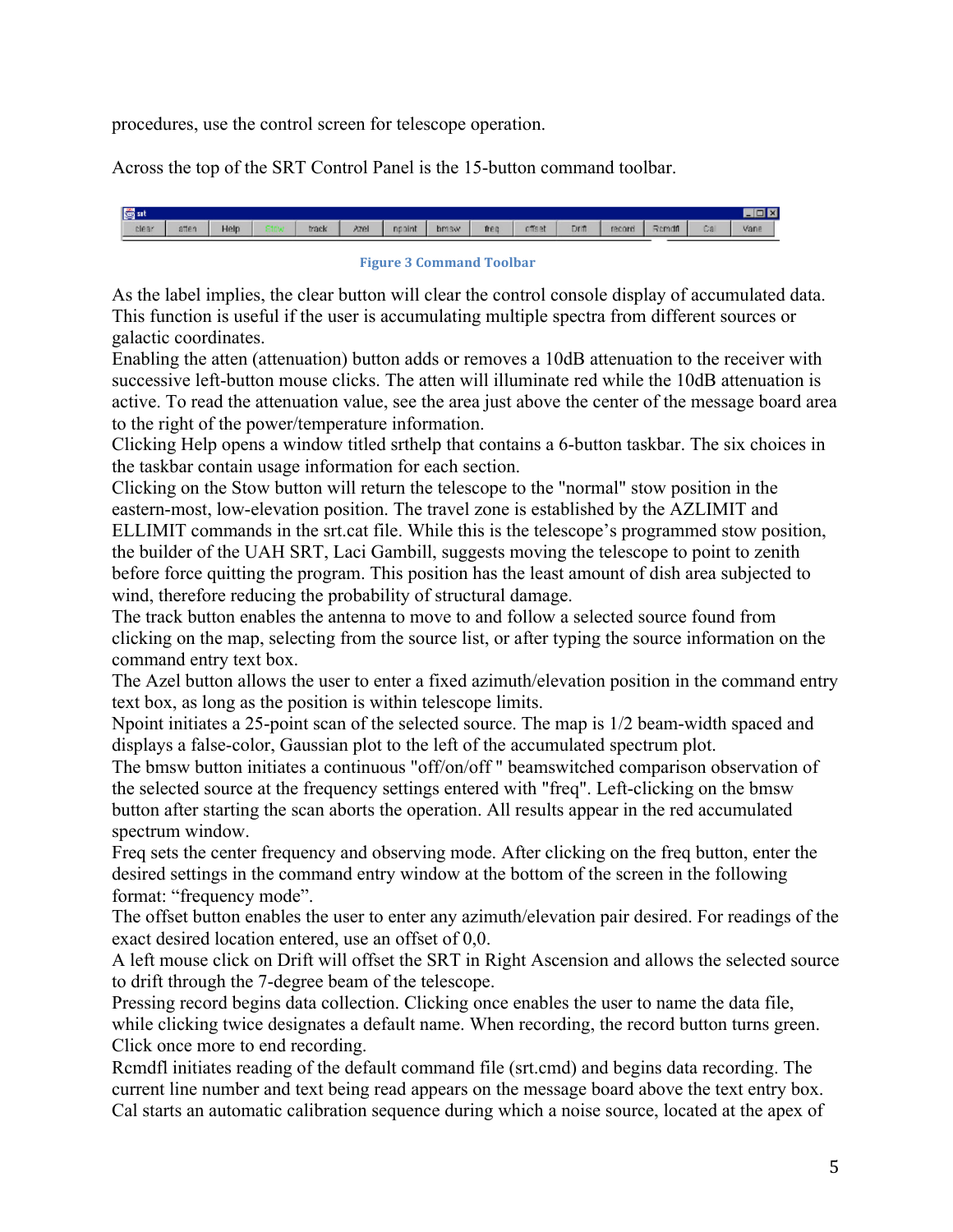the antenna surface, is enabled for approximately 1 second. The system then takes a data sample without the noise source enabled; this allows for the proper system noise temperature reading (Tsys).

The Vane button starts an automatic calibration sequence during which the receiver is blocked by an ambient temperature vane calibrator. This also outputs the system temperature.

In addition to this Command Toolbar, there is an information sidebar on the right of the screen containing such information as antenna coordinates, time, center frequency, and system temperature. The center of the screen is the Sky Map: a map that shows full sky coverage in azimuth and elevation. The axes contain tick marks for every 10 degrees. The points that automatically appear on the sky map are the sources located in the srt.cat file, and include the galactic equator, the Sun and Moon, and various constellations, galaxies, and nebulas.

## *Taking a Reading*

To choose a source for data readings, the user can click on one of the mapped sources, or use the Azel button to enter coordinates. Prior to taking a reading, calibrate the telescope by entering a coordinate location of clear sky horizontal to the desired source (at a distance at least seven degrees from the source) and click Cal.

Once calibrated, click on the desired source. This will direct the telescope to the proper location. Click record to begin a reading (see above for details of record button).

*Note:* For a good reading, let the telescope collect data for a minimum of ten minutes.

Click record again to end data collection.

To see the data, open the folder with the designated name or time label from the reading. Save the data for future use.

Click on the red graph (accumulated data) to pull up a larger graph.

Press print screen to save a screen shot (if desired).

To gather another set of data, repeat the above steps.

## **Data Analysis**

## **Importing and Reading Data into Microsoft Excel**

While there are several available programs to import and read the data gathered by the SRT, for my research I chose to use Microsoft Excel for its ease and availability. The following steps outline the procedure required for importing the data gathered from a reading by the SRT using this software.

Create a blank spreadsheet. Click File, then Open. Find the saved data and double click the file to open it.

*Note:* Before importing it, it is important to set the delimitations of the data in order to read it correctly. Tabs, spaces, and colons delimit the data of the SRT.

Click the box next to Tab, Space, and Other, typing : in the blank to read the colons.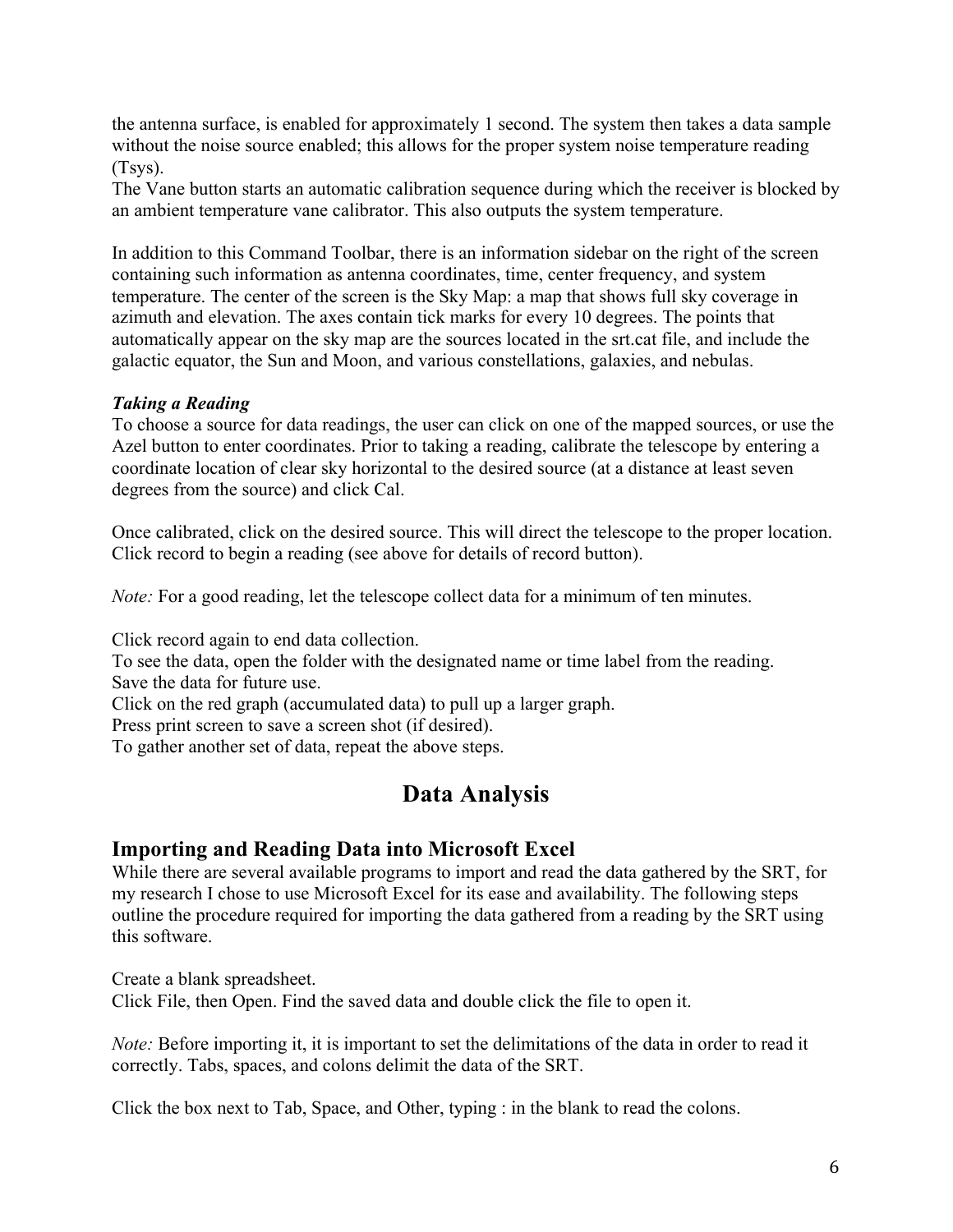On the next screen, click Finish, then OK (this should open a spreadsheet of the data with each number in its own block).

Label each column according to the format of the data, as seen below.

Example line of data: 2010:154:16:00:12 312.0 26.8 0.0 0.0 1419.79 0.00781250 4 156 448.8 … Year:Day:Hour:Min:Sec Azimuth Elevation OffsetX OffsetY Frequency Increment Mode #Bins RawData

Upon completing the labels, save the excel graph for future use.

This completes the importing data process.

## **Creating Plots to Present the Given Data**

To create a plot of the data now saved as an Excel file, use the following steps.

Open the Excel file previously saved after importing.

*Note:* When studying the chart, notice that the last two columns of data say vslr and a number. These numbers are not actual data points, therefore ignore them when calculating the average of the raw data.

#### *Average*

To calculate the average of a row, follow these steps.

Click an empty box to the right of the first row and begin typing "=AVERAGE".

Click the option for the AVERAGE function when it appears.

Highlight the raw data points in the first row; the number of data points in this section is the number of bins.

After highlighting the data, close the parentheses and press enter.

Click the box with the first row average and drag the box to the last row of data.

Press 'ctrl-d' to fill-down the column with the averages of the rows.

*Note:* These row averages are the points for the y-axis of the graph (graphs may also be made using a single row). Choices for x-axis points are averaging the columns in the same manner as above (except pressing 'ctrl-r' to fill-right), using the time column, or calculating the corresponding frequencies. Since graphs commonly contain the averages (or a row) as a function of frequency, the next steps outline how to calculate these frequencies.

### *Frequency*

Click on a blank cell below the data Enter the value of the frequency shown in the first row of the frequency column. In the adjacent cell, type =(position of previous cell)+(value of increment).

*Note:* For the position of the previous cell, look at the column and row labels for that cell (example J2). The value of the increment is a constant value and appears in the column to the right of the frequency column.

Press enter and move to the next cell.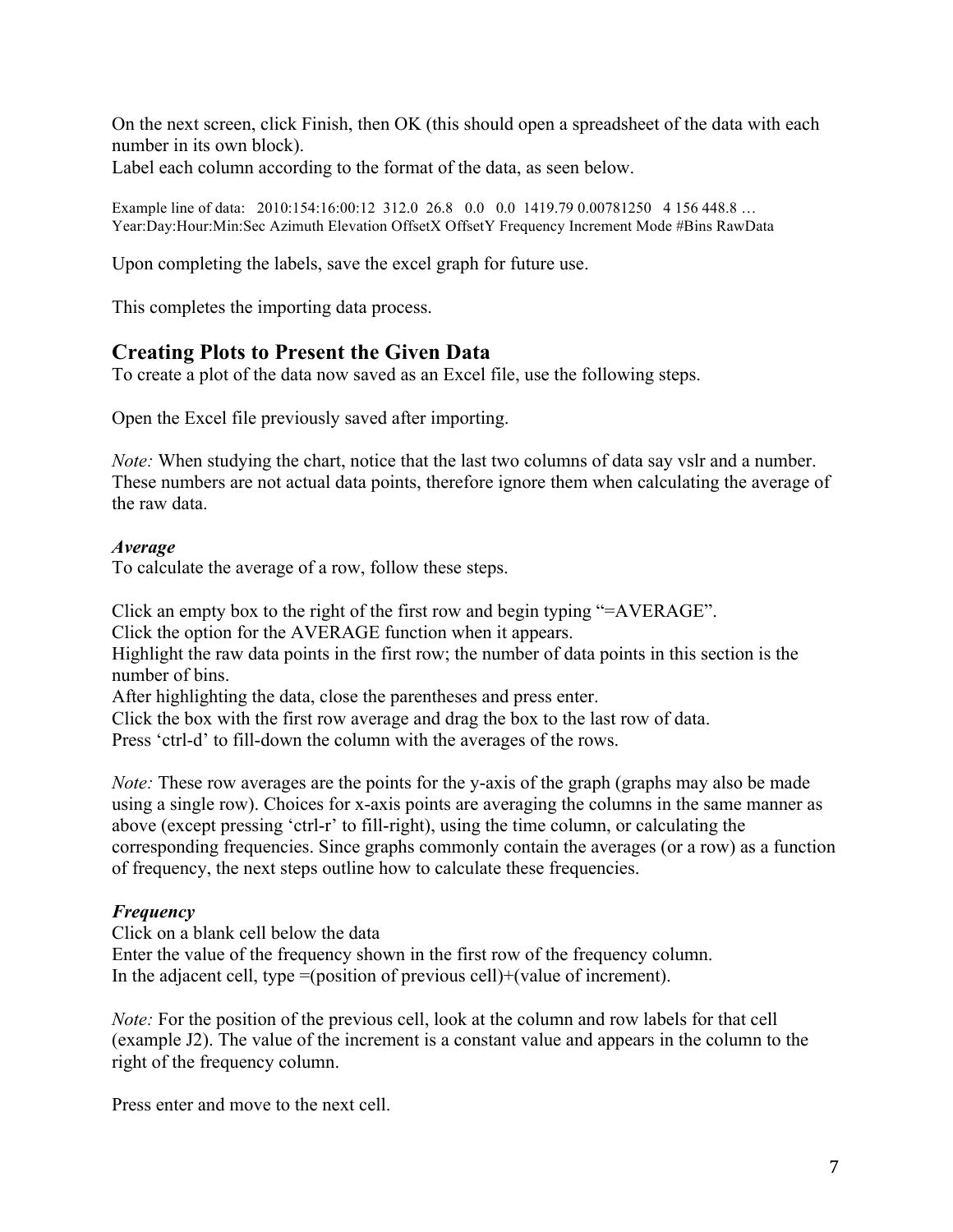Using the same fill right technique as with the averages, click the newly created cell, drag right for the same number of cells as there are averages, and press 'ctrl-r'.



This creates the frequency range corresponding to the averages of the rows.

The following steps outline how to create a plot of the averages with respect to the frequencies. Highlight the column with the averages of the rows and click the Chart icon located in the toolbar (if icon is not present, click Insert, Chart).

 *Plot*

Click Line to make a line chart, and Next to proceed to the next screen.

*Note:* This screen is the Series part of the window. The y-values are set to the averages and the xvalues are unset.

**Figure 4 Sample Graph (excluding erroneous raw data)** 

Click the icon next to the blank space labeled "Category  $(X)$  axis labels" to pull up the saved data.

Highlight the row containing the incremented frequencies (a dotted line appears around the highlighted data)

Again, click the icon to the right of the blank space (now containing the locations of the highlighted data) to return to the Series screen.

Click Next and name the graph and the axis accordingly, if desired.

As observed in the sample graph above, the white space below the plot is the noise interference. To eliminate this from the graph, use the process of linear regression.

### *Linear Regression*

In order to eliminate the white space caused by interference, calculate the value of the horizontal portion of the graph. To do this, use the following steps.

Copy the cells containing the data points corresponding to the horizontal portion of the plot into one row.

Using the same Plot procedure as above, create a line plot of this row of data. Click Chart -> Add Trendline: Options, with equation.

On the graph, a linear line with the corresponding equation will appear. Record the value of the y-intercept.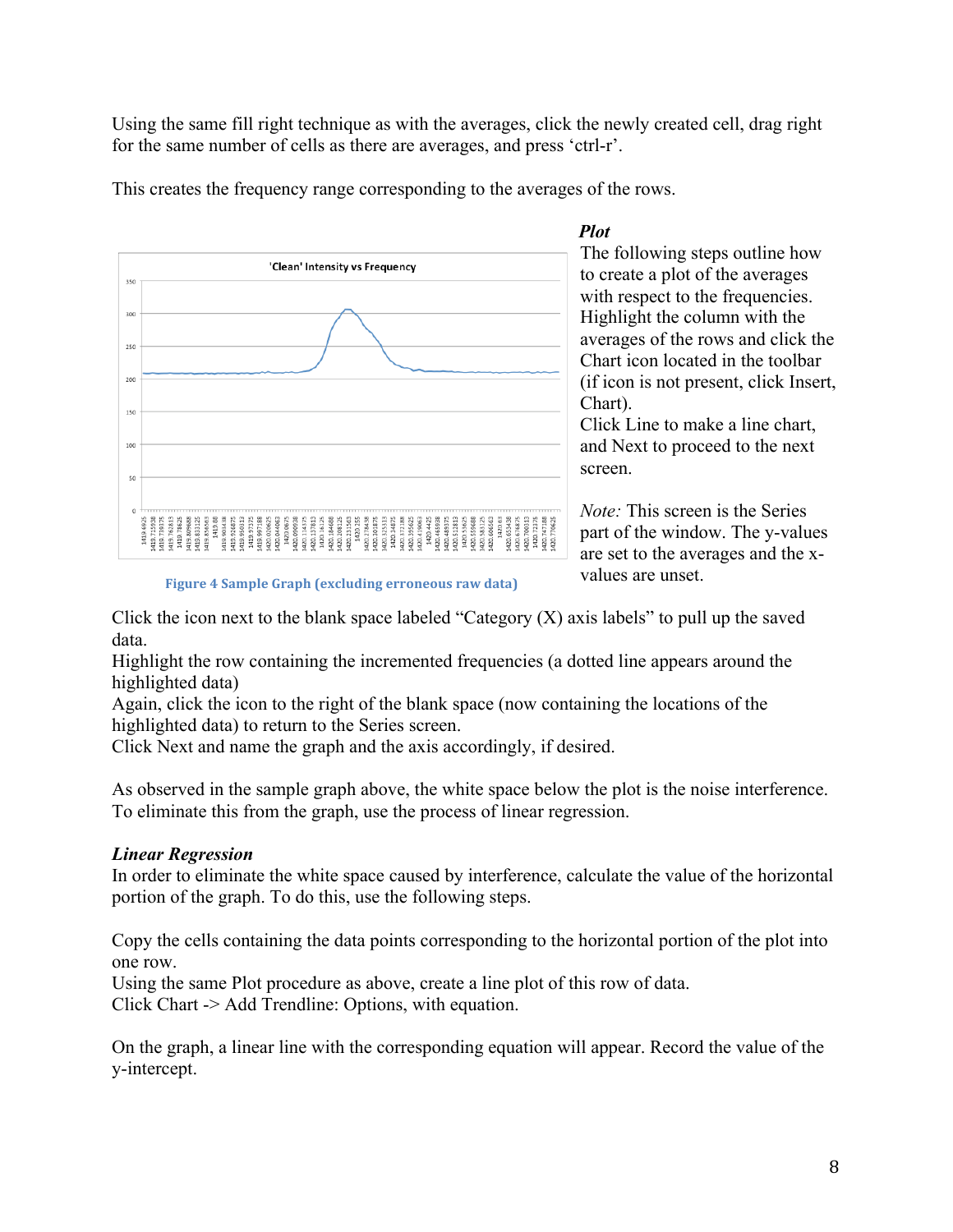*Note*: On the sample graph, the equation for the trendline is  $y = -0.0014x + 210.4$ . Therefore the slope of the horizontal sections of the graph is -0.0014 with a y-intercept of 210.24.

Back on the original Excel data sheet, subtract the y-intercept value from all data points in the complete plot (corresponding to sample plot above) and create a new graph.

*Note:* On the sample graph, the y-intercept is 210.24, therefore subtract this value from the row of values to create the final graph seen below.

After saving this final graph, the process is complete; close the program.



**Figure 5 Sample Final Graph** 

## **Results**

The following are some results from my research of Hydrogen emission along the galactic plane. After collecting readings of all galactic points, I chose to focus on three points: G20, G30, and G120. Using the data from these points, I used the data analysis procedure above to create the final graphs seen below.

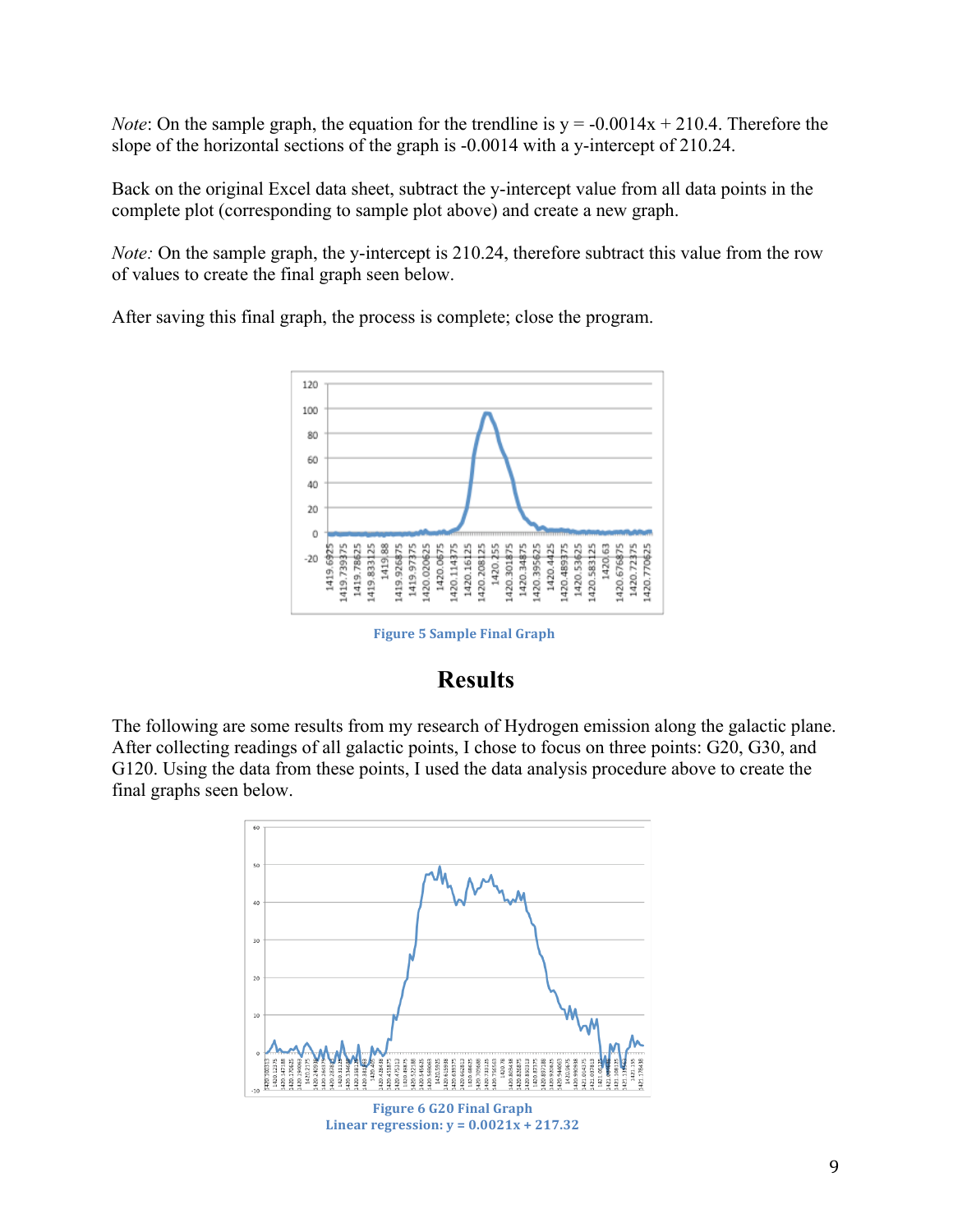

**Figure 7 G30 Final Graph Linear regression:**  $y = -0.04x + 218.42$ 



**Linear regression:**  $y = -0.0837x + 219.17$ 

As seen in G20 and G30, the single peak of the graph represents the maximum temperature emitted from the source. For G120, the two peaks represent emissions from two sides of the galaxy. As with other sources viewed at multiple locations in the galaxy, the emissions are shifted. Sources traveling away from the Earth, creating a redshift, have a graph with a peak shifted to a lower frequency. For sources traveling toward Earth, undergoing a blueshift, the peak of the graph shifts to a higher frequency. Therefore, for sources such as G120 with two peaks, the two emissions located at different points are moving toward and away from the Earth, thereby causing two shifts in frequency.